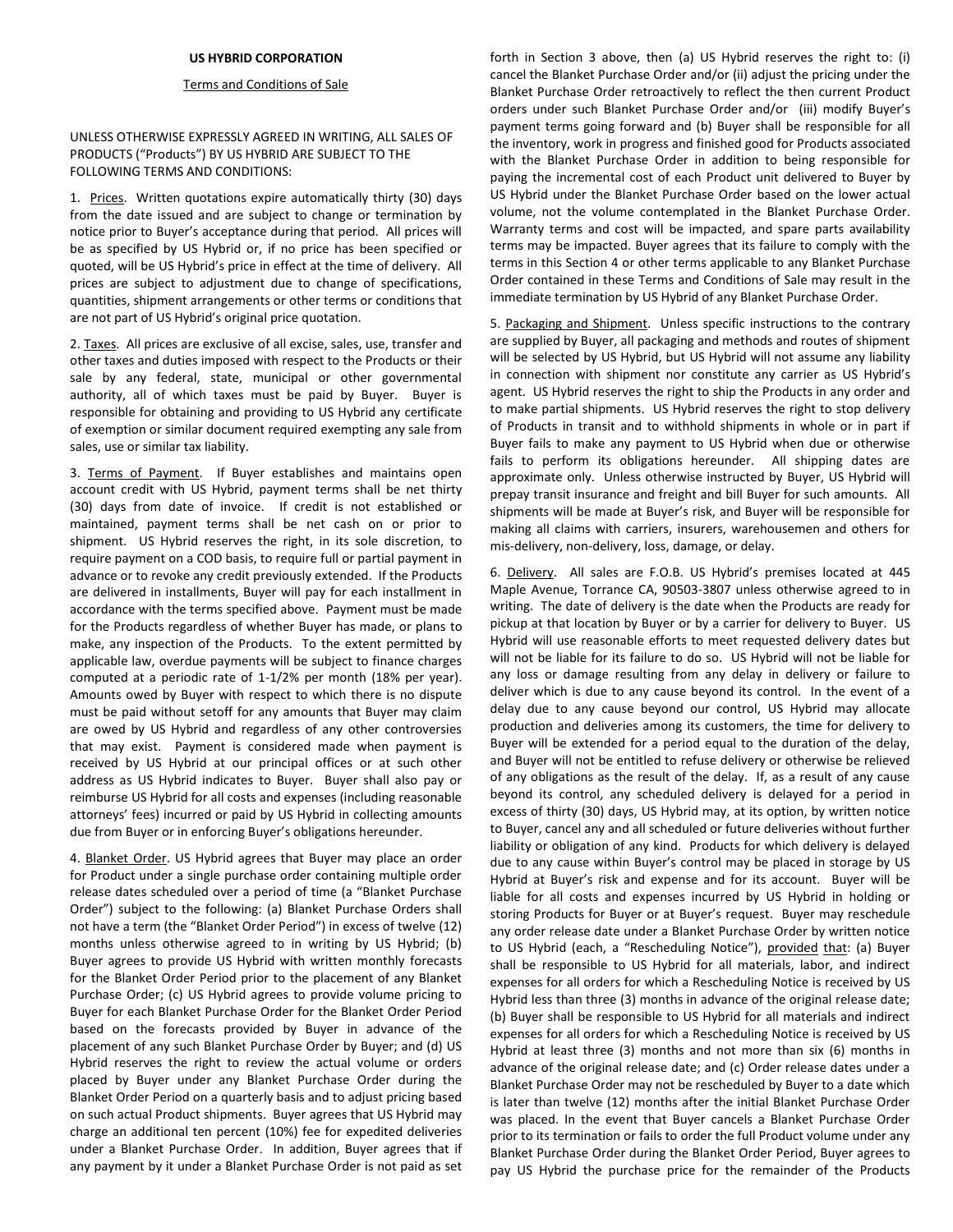under such Blanket Purchase Order which have not yet been purchased (the "Remaining Products"); provided that, at the election of Buyer and upon receipt of payment for the Remaining Products from Buyer, US Hybrid shall ship all such Remaining Product to Buyer in a single shipment or in mutually agreeable installments over time.

7. Title and Risk of Loss. Subject to Section 8 and to US Hybrid's right to stop delivery of Products in transit, title to and risk of loss or damage for Products (other than software Products or components) will pass to Buyer upon the earlier of delivery to Buyer or delivery to a carrier for shipment to Buyer.

8. Security Interest. US Hybrid reserves and Buyer grants to US Hybrid a security interest in all Products sold and all proceeds to secure the full payment and performance by Buyer of its obligations and liabilities to US Hybrid. Buyer acknowledges that this document or copies of this document may be filed with the appropriate authorities as a financing statement and agrees to execute and deliver such other documents as US Hybrid may request in order to evidence or perfect its security interest.

9. Cancellation. In the event that Buyer cancels an order, it agrees to pay US Hybrid cancellation charges as follows:

(a) all material, labor and indirect expenses incurred or irrevocably committed to the order up to and including the day of cancellation; and (b) a reasonable profit on the expenses cited above.

10. Specifications. All Products are subject to US Hybrid's standard tolerances for specifications. US Hybrid reserves the right to make substitutions and modifications in the specifications of any Products, provided that such substitutions or modifications do not materially affect the performance of the Products or the purposes for which they can be used.

11. Warranty; Indemnification. (a) US Hybrid warrants that any standard part of the Product sold hereunder shall be free from defects in material and workmanship and shall conform to the applicable specifications when given normal, proper and intended usage for a period (the "Warranty Period") terminating twelve (12) months from the date of first use by Buyer or its customer or fifteen (15) months from the date of notification to Buyer of readiness to ship or six thousand (6,000) operating hours, whichever occurs first, and will perform substantially in accordance with applicable Product specifications in effect at the time of delivery. Notwithstanding the foregoing, US Hybrid parts supplied by US Hybrid under this warranty for replacement or repair will be subject to a warranty period that is equal to the remaining Warranty Period and coverage of the original US Hybrid parts. This warranty does not cover proof of concept or prototype Products and warranties applicable to such Products are as specified by US Hybrid at the time of such order. This warranty is available to the first end user during the Warranty Period only and is non-transferable and requires the completion of a Warranty Acceptance Criteria Checklist covering the specific application, field of use and end user. All claims under this warranty must be made within thirty (30) days of the malfunction of the part or Product.

(b)This warranty applies to (x) standard US Hybrid components and parts, including any motor controller, motor, drive system, auxiliary component, power converter, specialty electrical and mechanical component, and (y) any optional part designed and provided by US Hybrid only. This warranty does not apply to (i) optional parts or accessories or interface controls manufactured or purchased from or installed by other suppliers; (ii) expendable components, such as, but not limited to, fuses and bulbs; (iii) traction batteries (iv) connectors, receptacles, cable harness, pumps, fans and valves used on a vehicle; (v) internal combustion engines and transmission and

power train components used as part of internal combustion hybrids; (vi) firmware and software used for operation and maintenance reporting; and (vii) fuel cell power plant used as part of fuel cell hybrid propulsion.

(c) Subject to this Section 11, at US Hybrid's expense, US Hybrid agrees to repair or replace at its option all defective parts and Products and to use reasonable efforts to correct all software Products not performing substantially in accordance with applicable Product specifications, provided that Buyer has given US Hybrid written notice of such warranty claim within the Warranty Period and that if Buyer's warranty claim relates only to a defective part of the defective Product Buyer, and not US Hybrid, shall be responsible for removal of such defective part from the defective Product. If US Hybrid is unable, after reasonable efforts, to repair or replace such defective Product or to correct such Product not performing substantially in accordance with applicable Product specifications, Buyer's sole remedy shall be the refund of an amount not to exceed the actual payments received by US Hybrid for such Product. All repairs will be done during normal working hours. All replaced parts shall become US Hybrid's property. US Hybrid may require that the defective Products or defective parts be shipped to it and returned to Buyer, both at US Hybrid's expense, FOB a US Hybrid facility for warranty service to be performed. If US Hybrid determines that Products for which Buyer has requested warranty service are not eligible for warranty service, for any reason, Buyer shall pay or reimburse US Hybrid for all costs of investigating and responding to such request at its then prevailing time and materials rates. If US Hybrid provides repair services or replacement parts that are not covered by the warranty provided in this Section 11, Buyer shall pay US Hybrid at its then prevailing time and materials rates.

(d)US Hybrid shall have no obligation to make repairs, replacements or corrections which result, in whole or in part, from (i) normal wear and tear, shipping, or vandalism,, (ii) catastrophe, fault or negligence of or lack of maintenance by Buyer, (iii) improper installation or improper or unauthorized operation or use of the parts or Products, (iv) use of the parts or Products in a manner for which they were not designed and approved of my US Hybrid in writing, or (v) use of the Products in combination with equipment or software not supplied by US Hybrid. Without limitation of the foregoing, specifically excluded from the warranty is damage caused by power quality disturbances (sags, surges and harmonics) in grid connected operation, and operation of the gas, air, or liquid compression outside the pressure, temperature and flow and mechanical under/over torque, coupling, mounting and environmental specifications provided by US Hybrid or specified for the part applications. Buyer agrees that US Hybrid's warranty shall not be enlarged by, nor shall any obligation or liability of US Hybrid arise due to, US Hybrid providing technical advice, facilities, or service in connection with any Products.

(e) If notified promptly in writing of any action (and all prior related claims) brought against Buyer based on a claim that a Product infringes any valid United States patent, copyright or trade secret, US Hybrid shall defend such action at its expense and pay all costs and damages finally awarded in such action or settlement which are attributable to such claim. US Hybrid shall have sole control of the defense of any such action and all negotiations for its settlement or compromise. Buyer shall cooperate fully with US Hybrid in the defense, settlement, or compromise of any such action. In the event that a final injunction is obtained against Buyer's use of a Product by reason of infringement of a valid United States patent, copyright or trade secret, or if in US Hybrid's opinion any Product is likely to become the subject of a successful claim of such infringement, US Hybrid may, at its option and expense, (i) procure for Buyer the right to continue using the Product, (ii) replace or modify the Product so that it becomes non-infringing (so long as its functionality is essentially unchanged), or (iii) accept the return of the Product and refund to Buyer the purchase price therefore as depreciated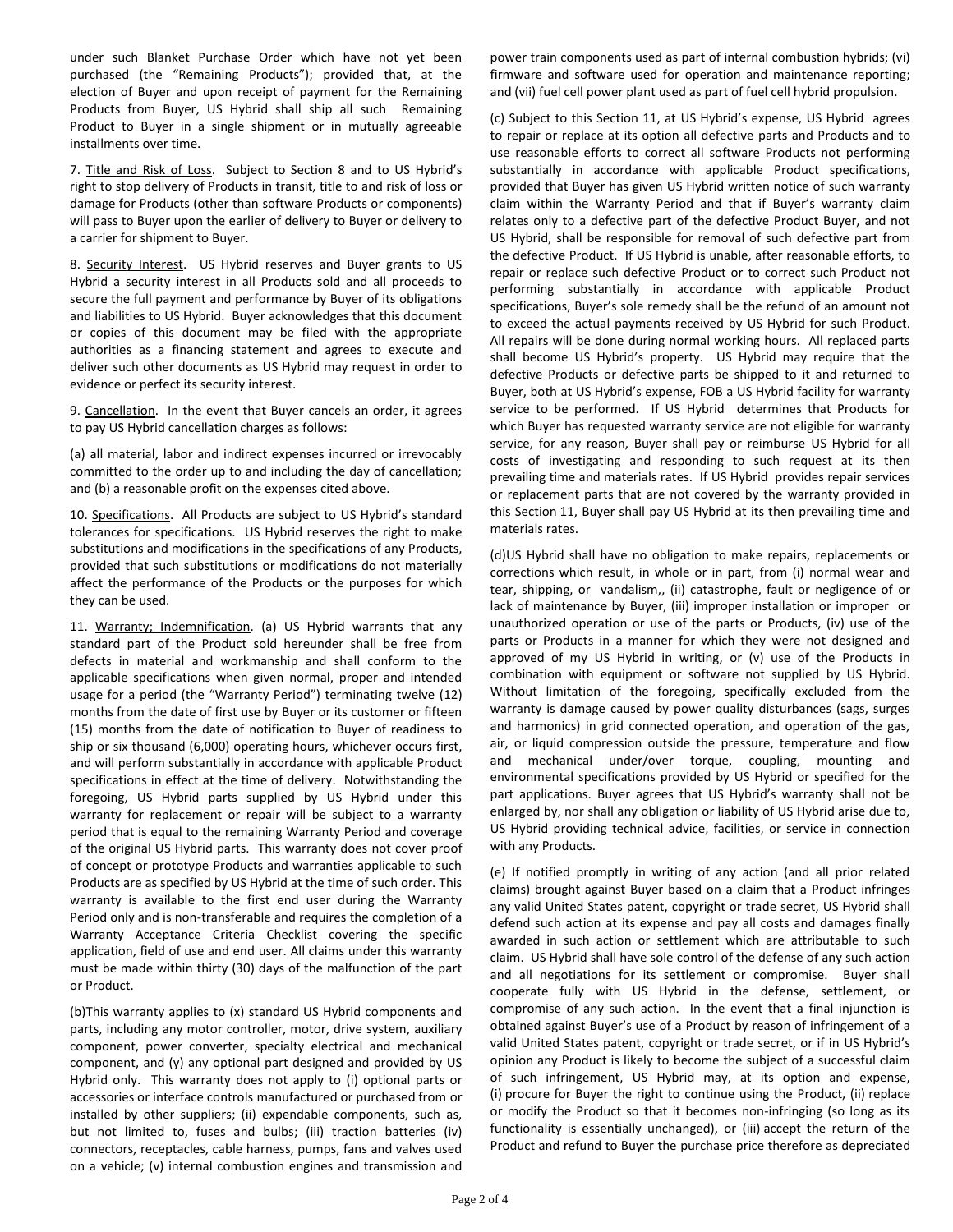on a straight-line seven year basis. US Hybrid may withhold further shipments of any such Products.

(f) US Hybrid shall not have any liability to Buyer to the extent that any infringement or claim thereof is based upon (i) use of a Product in combination with equipment or software not supplied by US Hybrid where the Product would not itself be infringing, (ii) compliance with Buyer's designs, specifications or instructions, (iii) use of the Product in an application or environment for which it was not designed or not contemplated hereunder, (iv) modifications of the Product by anyone other than US Hybrid, or (v) any claims of infringement of any patent, copyright or trade secret in which Buyer or any affiliate or customer of Buyer has an interest or license.

(g) Buyer shall not bring any suit or action against US Hybrid for any reason whatsoever more than one (1) year after the related cause of action has accrued.

EXCEPT AS STATED ABOVE, US HYBRID DISCLAIMS ALL WARRANTIES, WHETHER EXPRESS OR IMPLIED, WRITTEN OR ORAL, WITH RESPECT TO THE PRODUCTS, INCLUDING ANY WARRANTY OF MERCHANTABILITY OR FITNESS FOR A PARTICULAR PURPOSE. THE FOREGOING INDEMNIFICATION PROVISIONS STATE US HYBRID'S ENTIRE LIABILITY WITH RESPECT TO INFRINGEMENT OR ALLEGED INFRINGEMENT OF PATENTS, COPYRIGHTS, TRADEMARKS, TRADE SECRETS AND OTHER INTELLECTUAL PROPERTY OR PROPRIETARY RIGHTS BY THE PRODUCTS. US HYBRID'S MAXIMUM LIABILITY ARISING OUT OF THE SALE OF THE PRODUCTS OR THEIR USE, WHETHER BASED UPON WARRANTY, CONTRACT, TORT OR OTHERWISE, SHALL NOT EXCEED THE ACTUAL PAYMENTS RECEIVED BY IT IN CONNECTION THEREWITH. IN NO EVENT SHALL US HYBRID BE LIABLE FOR SPECIAL, INCIDENTAL OR CONSEQUENTIAL DAMAGES, INCLUDING, BUT NOT LIMITED TO, LOSS OF PROFITS, LOSS OF DATA OR LOSS OF USE DAMAGES, ARISING HEREUNDER OR FROM THE SALE OF THE PRODUCTS.

(h) Buyer shall indemnify, defend and hold US Hybrid harmless against all claims, liabilities, damages, expenses, judgments and losses (including reasonable attorneys' fees) arising from (i) infringement or alleged infringement of any patent, copyright, trade secret, trademark or other intellectual property or proprietary right as a result of our compliance with Buyer's designs, specifications or instructions, (ii) Buyer's breach of any of its obligations hereunder and (iii) Buyer's use and/or misuse of the Products. No sale of any Product shall be construed as granting to Buyer any license or other proprietary or intellectual property right applicable to the Products. Buyer may not alter or remove, and shall abide by, any patent, trademark, copyright, trade secret, proprietary or other notices contained on or in the Products.

12. Installation. If requested by Buyer, US Hybrid will install the Products supplied hereunder anywhere in the continental United States in accordance with US Hybrid's published schedule of installation charges and service rates. Installation will be considered complete when the Products supplied hereunder successfully complete US Hybrid's standard acceptance test procedures at Buyer's site. Buyer must prepare an appropriate installation site that meets US Hybrid's requirements and make this installation site available to US Hybrid at least seven (7) days before the scheduled installation date.

13. Host Equipment. All equipment attached by Buyer as a supplementary host to the Products supplied by US Hybrid must be in a configuration approved by US Hybrid in advance. All such equipment not provided by US Hybrid must be under a current maintenance contract with its vendor.

14. Software. (a) Buyer agrees not to sell, transfer, license, loan or otherwise make available to third parties the software Products and related documentation that may be provided hereunder. Buyer may not modify, enhance, or otherwise change or supplement the software Products provided hereunder without US Hybrid's written consent. The source code for the software Products supplied hereunder will not be disclosed to Buyer, and Buyer may not disassemble, decompile, or reverse engineer the software Products supplied hereunder. Buyer agrees to hold in confidence the software Products and related documentation supplied hereunder and not to disclose or make available in any form the same, except to US Hybrid's and Buyer's employees and agents.

(b) Certain of the software Products provided by US Hybrid may be owned by one or more third parties and licensed to US Hybrid. Buyer and US Hybrid intend and agree that software Products owned by third parties and provided hereunder are being sublicensed to Buyer, that such third parties retain ownership of and title to such software Products and that such third parties may directly enforce Buyer's obligations hereunder in order to protect their respective interests in such software Products. The warranty and indemnification provisions set forth herein shall not apply to software Products owned by third parties and provided hereunder.

15. Compliance with Laws. (a) Buyer shall comply with all applicable governmental laws, ordinances, codes, rules, regulations and orders in its performance hereunder, and shall obtain all permits or licenses required in connection with the purchase, shipment, installation and use of any of the Products.

(b) The export of the Products supplied hereunder may be subject to regulation or restriction under the Export Administration Act, the Arms Export Control "ACT" or other laws. Therefore, prior to exportation, Buyer must obtain any licenses that may be necessary under any of these laws and the regulations thereunder and supply us with copies thereof. Buyer shall not sell, transfer, or otherwise dispose of the Products in violation of U.S. export laws. Buyer agrees that the Products will not be exported directly or indirectly from the United States, separately or as part of a system, without first obtaining a valid license from the U.S. Department of Commerce, Department of State or any other appropriate agency of the U.S. Government, as required, and otherwise in compliance with all U.S. Government Export Regulations. Buyer shall have sole responsibility for obtaining all such licenses or other required permits at its sole cost and expense. Buyer shall also have sole responsibility for obtaining any other documentation or assurances necessary for legal export, such as written assurances from a subsequent purchaser with respect to re-export. No failure to obtain any such license or documentation shall excuse any nonperformance by Buyer of its obligations hereunder. Buyer shall provide US Hybrid with full information and documentation required by US Hybrid to ensure that Buyer has complied with all export restrictions.

(c) Specifically, but not by way of limitation, Buyer represents and warrants that neither the Products supplied hereunder nor the direct Products thereof, is intended to be shipped, directly or indirectly, to any country other than the countries listed in Country Groups T and V of the Export Administration Regulations from time to time. Buyer assures US Hybrid that, unless prior authorization is obtained from the U.S. Office of Export Administration or U.S. Office of Munitions Control, as appropriate, Buyer will not knowingly re-export the Products supplied hereunder, the direct Products thereof, or the confidential and proprietary information related thereto for the installation, maintenance or operation of the Products or for any other purpose to any country other than the countries listed in Country Groups T and V of the Export Administration Regulations from time to time.

16. Government Contract Provisions. If Buyer is the U.S. government or any agency thereof the following provisions apply:

(a) All Technical Data provided herein is provided with "Limited Rights" as provided for in 52.227-14, and in the case of the Department of